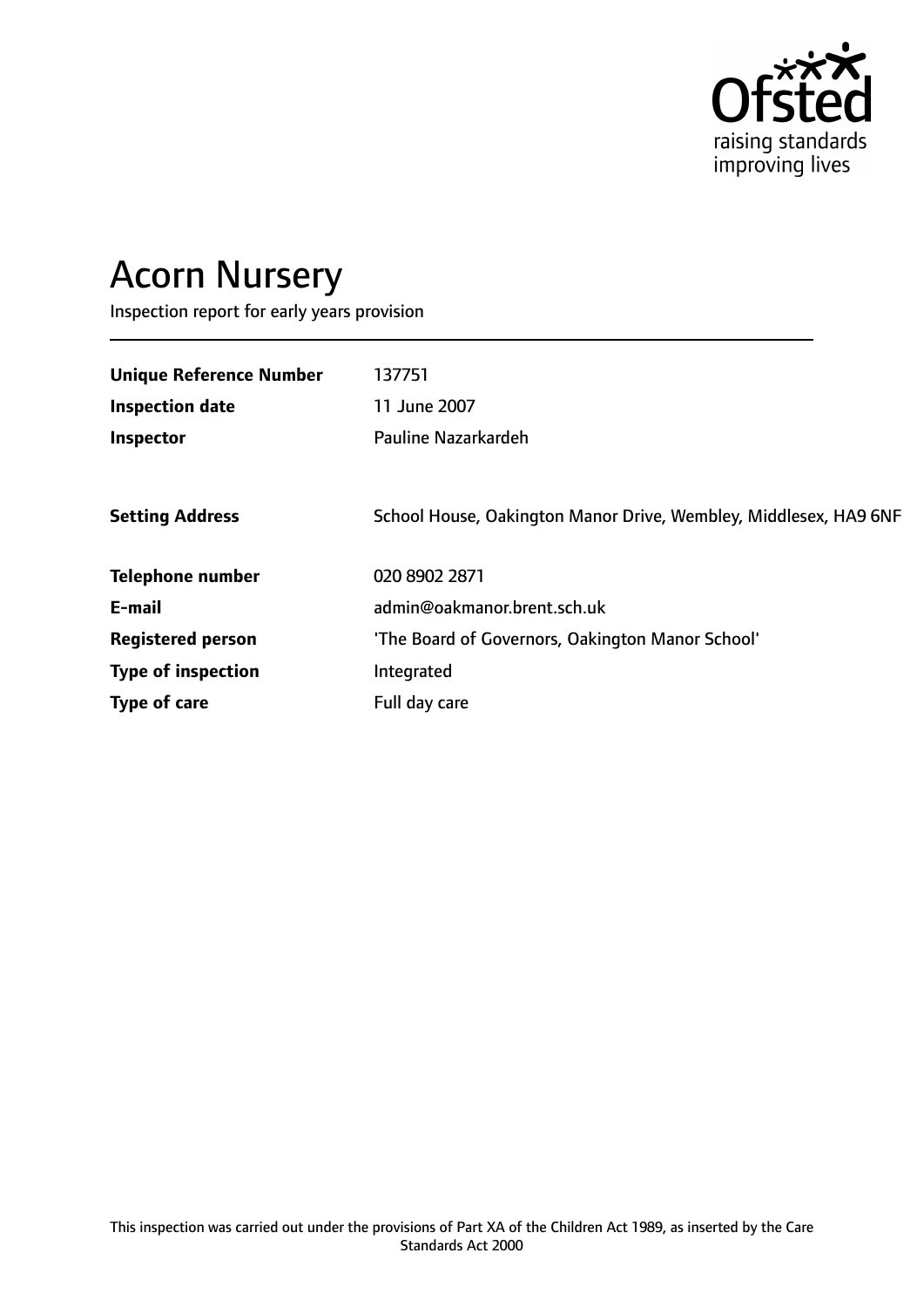#### **ABOUT THIS INSPECTION**

The purpose of this inspection is to assure government, parents and the public of the quality of childcare and, if applicable, of nursery education. The inspection was carried out under Part XA Children Act 1989 as introduced by the Care Standards Act 2000 and, where nursery education is provided, under Schedule 26 of the School Standards and Framework Act 1998.

This report details the main strengths and any areas for improvement identified during the inspection. The judgements included in the report are made in relation to the outcomes for children set out in the Children Act 2004; the National Standards for under 8s day care and childminding; and, where nursery education is provided, the *Curriculum guidance for the foundation stage.*

The report includes information on any complaints about the childcare provision which Ofsted has received since the last inspection or registration or 1 April 2004 whichever is the later.

#### **The key inspection judgements and what they mean**

*Outstanding: this aspect of the provision is of exceptionally high quality Good: this aspect of the provision is strong Satisfactory: this aspect of the provision is sound Inadequate: this aspect of the provision is not good enough*

For more information about early years inspections, please see the booklet *Are you ready for your inspection?* which is available from Ofsted's website: *www.ofsted.gov.uk.*

# **THE QUALITY AND STANDARDS OF THE CARE AND NURSERY EDUCATION**

On the basis of the evidence collected on this inspection:

The quality and standards of the care are good. The registered person meets the National Standards for under 8s day care and childminding.

The quality and standards of the nursery education are good.

## **WHAT SORT OF SETTING IS IT?**

Acorn Nursery opened in 2000; it is based in a purpose built building in the grounds of Oakington Manor School in the London borough of Brent. The Board of Governors of Oakington Manor School is responsible for the nursery. The head teacher is the nominated person for the Board.

A maximum of 33 children may attend the nursery at any one time. The nursery is open each weekday from 08.00 to 18.00 for 49 weeks of the year. All children share access to a secure enclosed outdoor play area.

There are currently 40 children from one to five years old on roll. This includes five funded three year olds and seven funded four year olds. The nursery currently supports a number of children with learning difficulties and/or disabilities and also supports a number of children who speak English as an additional language.

The nursery employs 11 members of staff. Of these, six hold an appropriate early years qualification and three are working towards a qualification. The co-ordinator is a qualified teacher.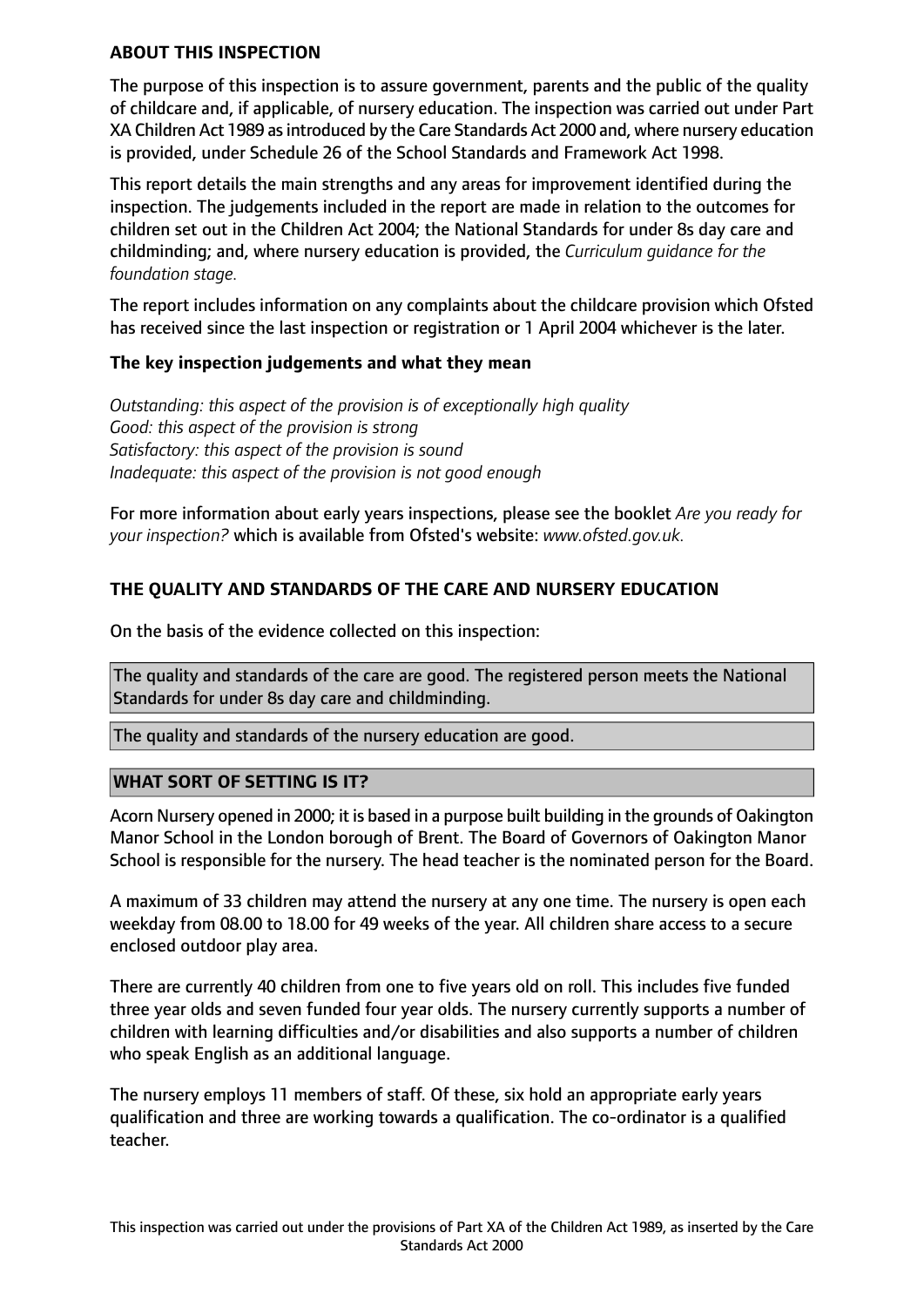#### **Helping children to be healthy**

The provision is outstanding.

Children thrive because the staff follow effective procedures and practices which meet the children's physical, nutritional and health needs. All areas of the nursery are kept very clean and the staff wear gloves when nappy changing to minimise possible cross infection. There are seven members of staff who hold a current first aid certificate which enables them to confidently deal with any accidents and to administer medication.

The children are provided with healthy food from the school kitchen; two qualified cooks are employed to prepare meals on site. Excellent food and hygiene procedures are in place, such as probing food to ensure it is cooked and served at the required temperatures. Children enjoy an interesting menu which offers a wide range of tastes, such as chicken, rice and peas as well as vegetables and fruit. Children's individual dietary requirements are known and adhered to by staff. They learn about healthy eating through cooking activities, for example, making fruit salad and on going daily discussions.

Children are excited by the attractive and interesting range of outdoor play activities. Staff have an excellent understanding of each child's stage of development. This means that the youngest children are confident to try out new skills within the safe environment. They are encouraged to crawl and extend their physical skills through interaction with the caring staff. Older children develop a positive attitude to physical exercise. The outdoor area is used as an extension of the indoor area and the activities provided are interesting and fun for children. They thoroughly enjoy the extensive range of outdoor activities, such as balancing on the beams, climbing on the fixed equipment and manoeuvring the bicycles.

## **Protecting children from harm or neglect and helping them stay safe**

The provision is outstanding.

Children are cared for in a warm, welcoming and child-friendly environment, where their individual needs are met effectively. There is an extensive range of very good quality furniture, toys and equipment which is very well maintained. The children enjoy their time within the setting which is bright and attractive. They are able to explore the environment safely and freely and experience lots of good play opportunities.

The children are extremely well supervised due to the excellent deployment of staff. The staff are either seated at activities with children or are close by to offer support when required, they encourage children to move and explore materials and equipment safely.

A strong emphasis is placed on children's safety and security. Staff use a range of equipment to ensure children's safety, for example, the evacuation cot in case of fire and the use of sealed thermal cups for hot drinks. Thorough risk assessments are carried out periodically to reduce possible risks on the premises. Staff ensure that children have access to toys and equipment that are safe and in good condition.

Children are thoroughly protected from possible abuse or neglect. Staff are aware of the reporting procedures to follow if abuse is suspected, and the necessary documentation is in place to support their practice. There are clear procedures in place to ensure that those persons not yet vetted do not have unsupervised access to the children.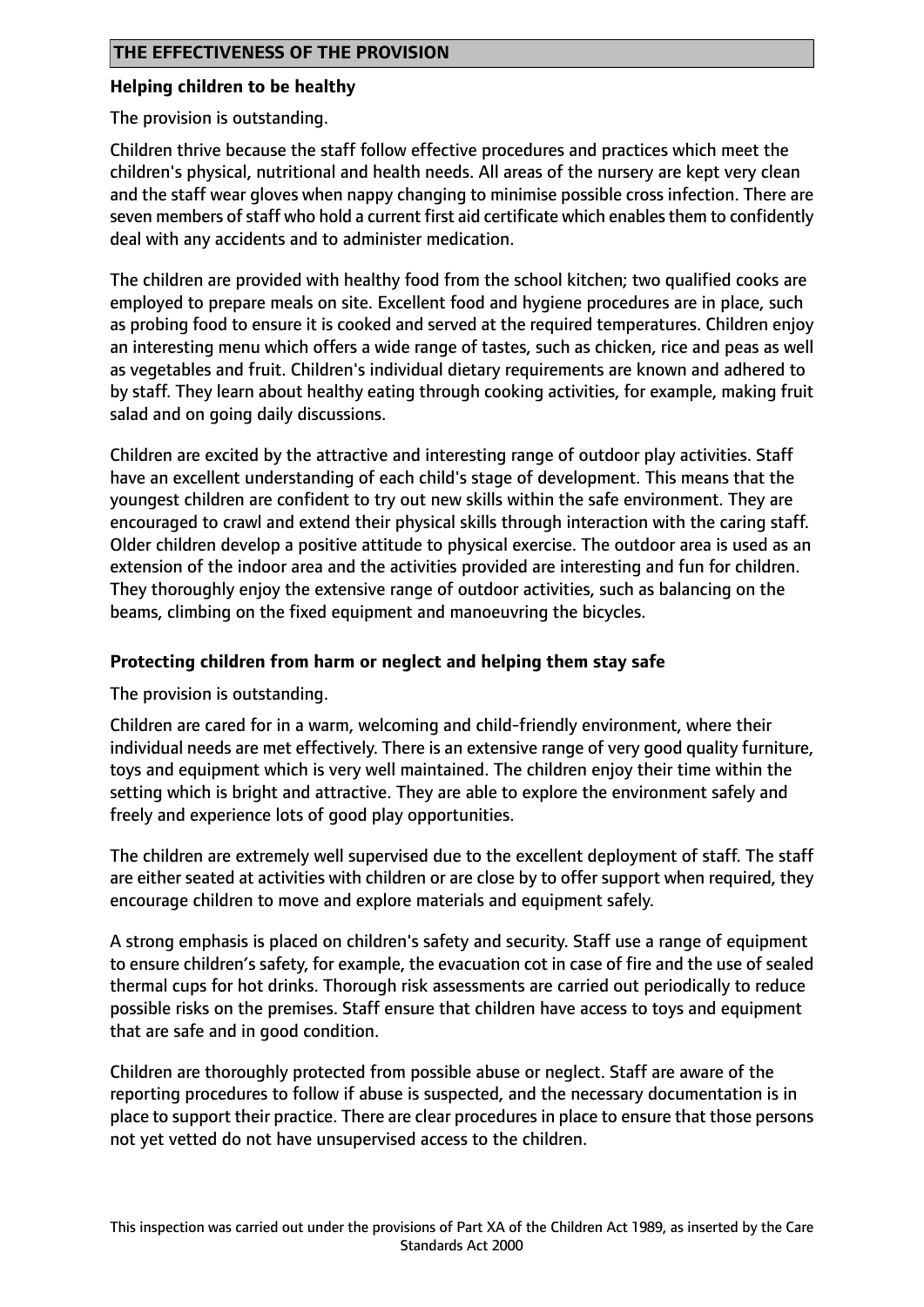There are effective procedures in place for the safe collection of children, this further ensures the safety of the children.

# **Helping children achieve well and enjoy what they do**

The provision is good.

The children are divided by age into two groups, each having a separate base room. Staff provide a nurturing environment and all of the children are very happy, secure, developing in confidence and self-esteem. Babies and toddlers enjoy lots of physical contact with the staff which enables them to play contentedly. The quality of younger children's learning experiences is being fostered as staff plan an exciting range of activities based on the 'Birth to three matters' framework. There are many activities which encourage babies to learn through using their senses, for example, exploring treasure baskets which contain various objects. They enjoy their own outside decked play area and joining in with the older children for water play.

Children are engaged and enthusiastic and have good levels of concentration as they explore the activities and make choices. Continued praise is given to all children and their achievements are celebrated and shared. This encourages the children to feel confident. They have opportunities to make good progress in all areas of their development. They clearly enjoy their day in this very warm and homely environment.

## Nursery education.

The quality of teaching and learning is good. Children make good progress towards the early learning goals because staff have a good understanding of the Foundation Stage of learning. Children experience a well balanced curriculum which is very exciting and tailored to their individual learning needs. However, the organisation of snack time does not extend children's learning experiences. Staff monitor and record the children's involvement in activities. The information recorded is securely linked to the stepping stones of the early learning goals and is used when planning the next steps for children's individual learning. Staff encourage children to make decisions and to self-select resources and equipment. Children play independently, explore and have a positive approach to new experiences and are very well supported by the staff.

Children are making good progress in their personal, social and emotional development. Children are able to work as part of a group, take turns and share. They are confident speakers and they engage in conversations with each other and adults. Children listen attentively at song and story time as staff use puppets and props to provide further interest and excitement, for example, when reading 'Dear Zoo'. This also provides good support for children who speak English as an additional language. Early writing is promoted extremely well and some children have begun to write correctly formed letters. Children's interest in early reading is supported by the use of books to promote themes and the good labelling around the nursery. Children are drawing recognisable pictures, for example, mini beasts with features such as legs, eyes and body segments.

Children enjoy a wide range of problem solving activities indoors and out and staff ensure this is fun. They have many good opportunities to sort objects, explore simple addition and subtraction, and floating and sinking. They begin to understand the value of money during role-play in the supermarket. They use mathematical language in their play 'look he's got a long tail' referring to the wild animals.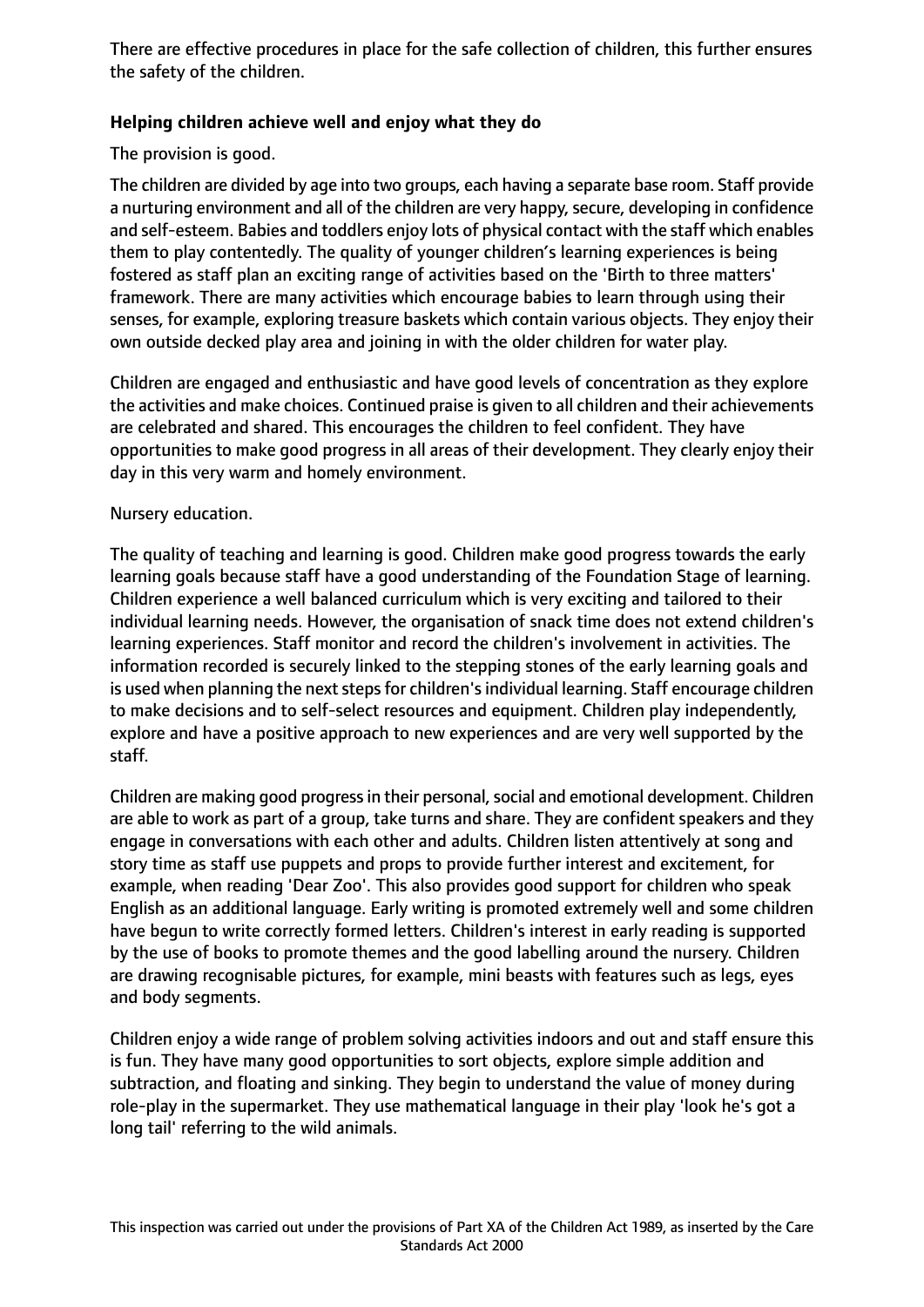Children are developing their imagination as they engage in role-play, for example, in the home corner and supermarket. Children are exploring many different textures as they use paint, glue, sand, water and play dough. They are learning about their local community when they go for walks observing and recording what they have seen. Children are learning how things work and why things happen. They are increasing their computer skills as they click and drag the mouse. They are finding out how and why things work as they use cash tills and water wheels. Children are making good progress in all areas of their development.

## **Helping children make a positive contribution**

The provision is outstanding.

Children's behaviour is of a consistently high standard. Children have a good understanding of the boundaries and behavioural expectations of the setting and share and take turns well. They are learning to be respectful of one another and to be aware of each others feelings. This is due to the sensitive and calm manner in which staff approach children's behaviour. Staff have a great deal of respect for the children and this is influenced in the children's behaviour and the calm relaxed atmosphere created by the staff. This positive approach fosters children's spiritual, moral, social and cultural development.

Children are provided with an excellent range of meaningful resources and visual images that reflect positive images, such as puzzles, books, posters and small world play equipment. These resources and planned activities are increasing the children's awareness of diversity and understanding of others within the wider community.

The nursery has a comprehensive understanding of the needs of children with learning difficulties and/or disabilities. There is a Special Educational Needs Co-ordinator worker who has completed relevant training. Children benefit from the way in which staff work with parents and other professionals, such as speech and language therapists, they are willing to adapt the service in order to meet the individual needs of the children who attend. There are extensive written policies, statements and procedures in place to support staff, parents and those involved in the care of the children.

Partnership with parents and carers is outstanding. There are excellent systems in place to keep parents informed about the nurseries polices; procedures; planning and the progress of children. The provision has devised informative handbooks for parents with relevant policies and procedures, notice boards display detailed information on the activities provided and daily written diaries log what the child has participated in during the day. These systems help to strengthen the relationships between parents and the staff, and as a result this then benefits the children.

# **Organisation**

The organisation is good.

This nursery is very well organised because managers have a clear understanding of their roles and responsibilities in relation to the care of the children and lead the staff team very efficiently. The premises are well organised and excellent use is made of the space available, particularly the secure and stimulating outdoor space. All staff work well together and demonstrate enthusiasm for creating a safe and secure learning environment that stimulates children of all ages.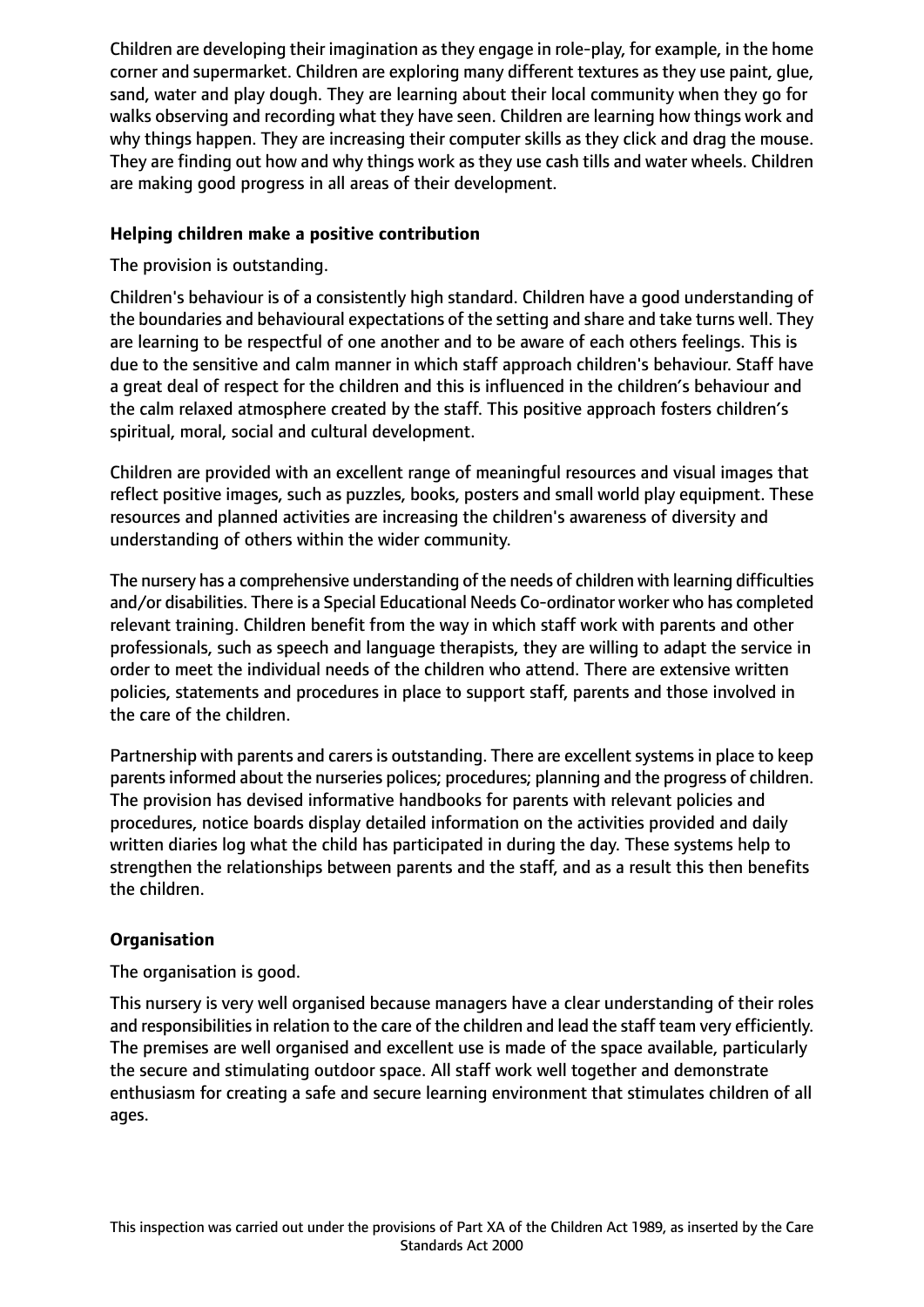Comprehensive polices and procedures are in place which supports the safe and efficient management of the setting. Staff continuously improve and develop the service for children. Staff are not fully aware of the regulatory requirement to notify Ofsted of certain events. Effective systems are in place for the recruitment and employment of new staff and an effective induction procedure has been developed which includes health and safety and understanding of the child protection policy.

The leadership and management of the nursery education are good. The provider, managers and staff work well as a team and share ideas for the future of the setting. The planning and delivery of activities generally is to a very high standard, however, there are some minor weaknesses in the organisation of snack time. The managers ensure that the curriculum is well-balanced and that effective teaching methods are implemented. All staff members make incidental and planned observations of the children and use these effectively to monitor children's progress towards the early learning goals. The staff knowledge of the children in their care is very good which enables them to effectively challenge the children in their learning. Staff also effectively monitor and evaluate the care and education through regular meetings and have opportunities to exchange information within the team to improve practice.

All documentation is in place to support the setting and is regularly reviewed and updated. The documents are stored to ensure confidentiality. Children receive a high standard of care in the nursery. The setting meets the needs of the range of the children for whom it provides.

## **Improvements since the last inspection**

At the last care inspection the nursery was asked to improve on documentation by providing parents with the address and telephone number of Ofsted and to extend on the child protection procedure. There is now an Ofsted poster displayed near the parents notice board and the child protection procedure has been updated in line with current regulations.

At the previous education inspection a point for consideration was made in relation to providing a wide range of art and craft materials to offer children opportunities to implement their own ideas in a creative and imaginative way. Children now have access to a range of resources which they can self select from.

## **Complaints since the last inspection**

Since the last inspection there have been no complaints made to Ofsted that required the provider or Ofsted to take any action in order to meet the National Standards.

The provider is required to keep a record of complaints made by parents, which they can see on request. The complaints record may contain complaints other than those made to Ofsted.

## **THE QUALITY AND STANDARDS OF THE CARE AND NURSERY EDUCATION**

On the basis of the evidence collected on this inspection:

The quality and standards of the care are good. The registered person meets the National Standards for under 8s day care and childminding.

The quality and standards of the nursery education are good.